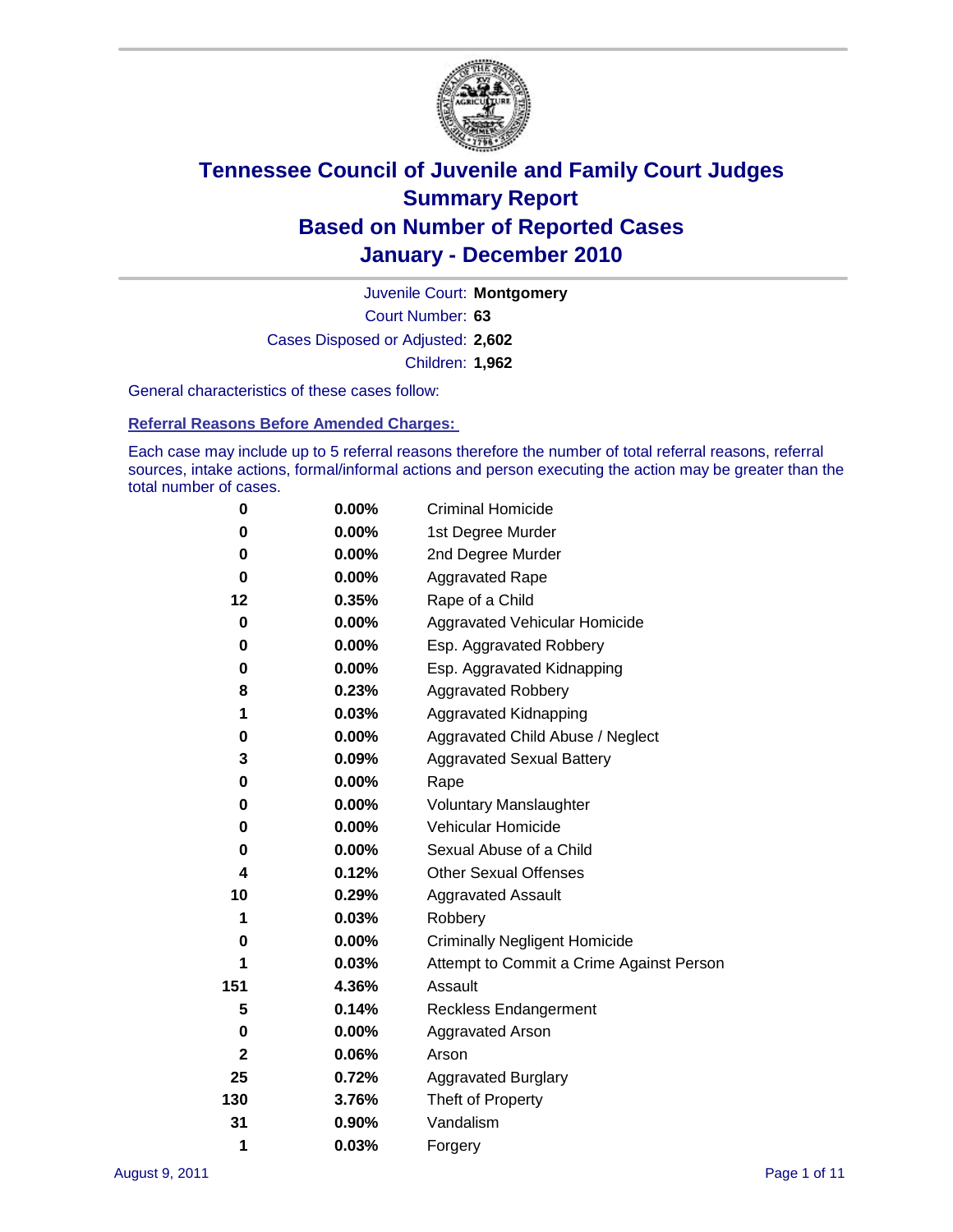

Court Number: **63** Juvenile Court: **Montgomery** Cases Disposed or Adjusted: **2,602** Children: **1,962**

#### **Referral Reasons Before Amended Charges:**

Each case may include up to 5 referral reasons therefore the number of total referral reasons, referral sources, intake actions, formal/informal actions and person executing the action may be greater than the total number of cases.

| 0        | 0.00%    | <b>Worthless Checks</b>                                     |
|----------|----------|-------------------------------------------------------------|
| 5        | 0.14%    | Illegal Possession / Fraudulent Use of Credit / Debit Cards |
| 27       | 0.78%    | <b>Burglary</b>                                             |
| 4        | 0.12%    | Unauthorized Use of a Vehicle                               |
| 1        | 0.03%    | <b>Cruelty to Animals</b>                                   |
| 3        | 0.09%    | Sale of Controlled Substances                               |
| 35       | 1.01%    | <b>Other Drug Offenses</b>                                  |
| 59       | 1.70%    | Possession of Controlled Substances                         |
| 10       | 0.29%    | <b>Criminal Attempt</b>                                     |
| 17       | 0.49%    | Carrying Weapons on School Property                         |
| 4        | 0.12%    | Unlawful Carrying / Possession of a Weapon                  |
| 10       | 0.29%    | <b>Evading Arrest</b>                                       |
| 0        | 0.00%    | Escape                                                      |
| 4        | 0.12%    | Driving Under Influence (DUI)                               |
| 35       | 1.01%    | Possession / Consumption of Alcohol                         |
| 7        | 0.20%    | Resisting Stop, Frisk, Halt, Arrest or Search               |
| 1        | 0.03%    | <b>Aggravated Criminal Trespass</b>                         |
| 11       | 0.32%    | Harassment                                                  |
| $\bf{0}$ | 0.00%    | Failure to Appear                                           |
| 5        | 0.14%    | Filing a False Police Report                                |
| 5        | 0.14%    | Criminal Impersonation                                      |
| 152      | 4.39%    | <b>Disorderly Conduct</b>                                   |
| 17       | 0.49%    | <b>Criminal Trespass</b>                                    |
| 4        | 0.12%    | <b>Public Intoxication</b>                                  |
| 0        | $0.00\%$ | Gambling                                                    |
| 800      | 23.11%   | <b>Traffic</b>                                              |
| 6        | 0.17%    | <b>Local Ordinances</b>                                     |
| 7        | 0.20%    | Violation of Wildlife Regulations                           |
| 0        | $0.00\%$ | Contempt of Court                                           |
| 49       | 1.42%    | Violation of Probation                                      |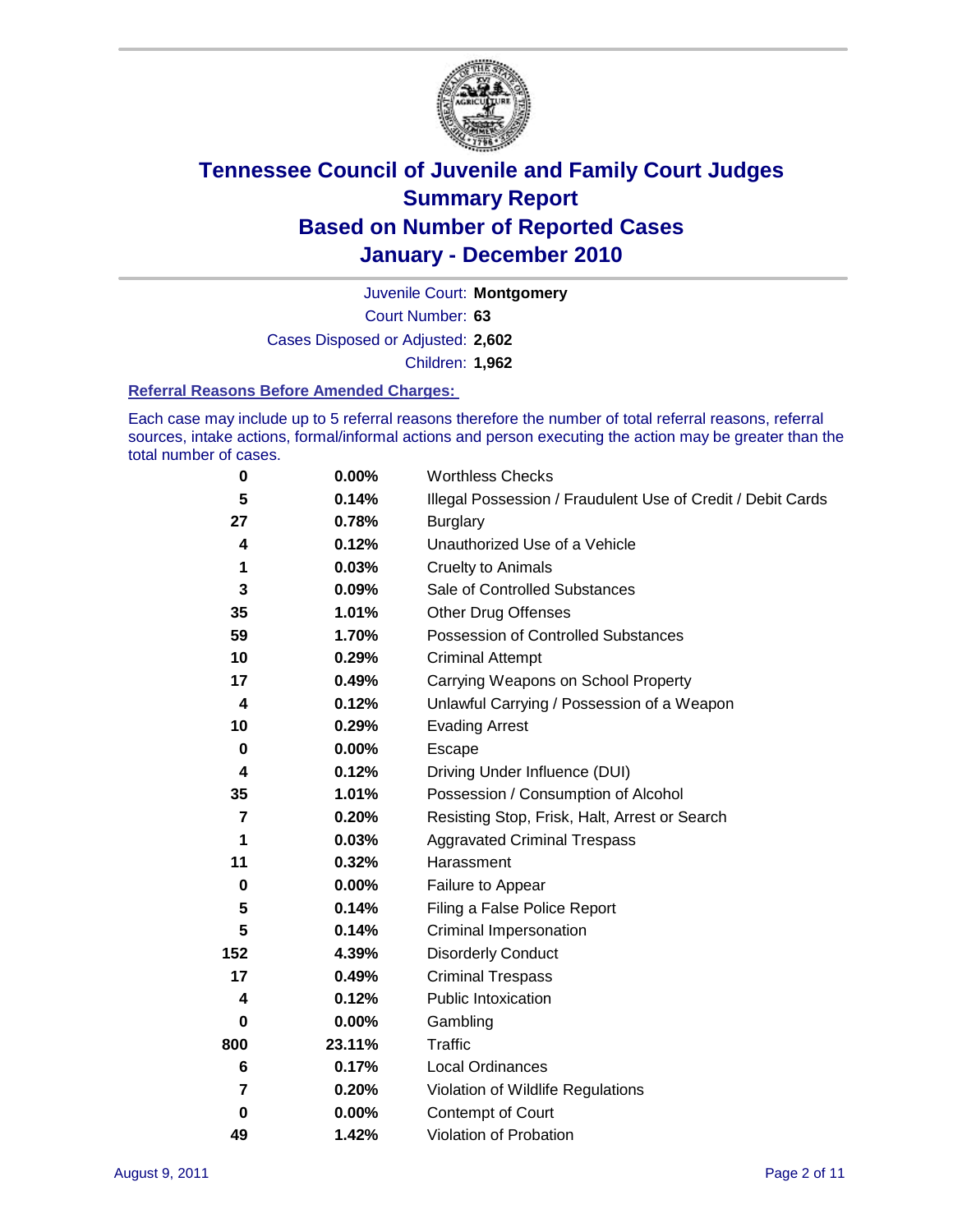

Court Number: **63** Juvenile Court: **Montgomery** Cases Disposed or Adjusted: **2,602** Children: **1,962**

#### **Referral Reasons Before Amended Charges:**

Each case may include up to 5 referral reasons therefore the number of total referral reasons, referral sources, intake actions, formal/informal actions and person executing the action may be greater than the total number of cases.

| $\mathbf 2$ | 0.06%   | Violation of Aftercare                 |
|-------------|---------|----------------------------------------|
| 41          | 1.18%   | <b>Unruly Behavior</b>                 |
| 170         | 4.91%   | Truancy                                |
| 31          | 0.90%   | In-State Runaway                       |
| $\bf{0}$    | 0.00%   | Out-of-State Runaway                   |
| 49          | 1.42%   | Possession of Tobacco Products         |
| 0           | 0.00%   | Violation of a Valid Court Order       |
| 43          | 1.24%   | <b>Violation of Curfew</b>             |
| $\bf{0}$    | 0.00%   | <b>Sexually Abused Child</b>           |
| 0           | 0.00%   | <b>Physically Abused Child</b>         |
| 1           | 0.03%   | Dependency / Neglect                   |
| 0           | 0.00%   | <b>Termination of Parental Rights</b>  |
| 0           | 0.00%   | <b>Violation of Pretrial Diversion</b> |
| 0           | 0.00%   | Violation of Informal Adjustment       |
| 1,194       | 34.50%  | <b>Judicial Review</b>                 |
| 0           | 0.00%   | <b>Administrative Review</b>           |
| 0           | 0.00%   | <b>Foster Care Review</b>              |
| 264         | 7.63%   | Custody                                |
| 0           | 0.00%   | Visitation                             |
| 0           | 0.00%   | Paternity / Legitimation               |
| 0           | 0.00%   | Child Support                          |
| 0           | 0.00%   | <b>Request for Medical Treatment</b>   |
| 0           | 0.00%   | <b>Consent to Marry</b>                |
| 3           | 0.09%   | Other                                  |
| 3,461       | 100.00% | <b>Total Referrals</b>                 |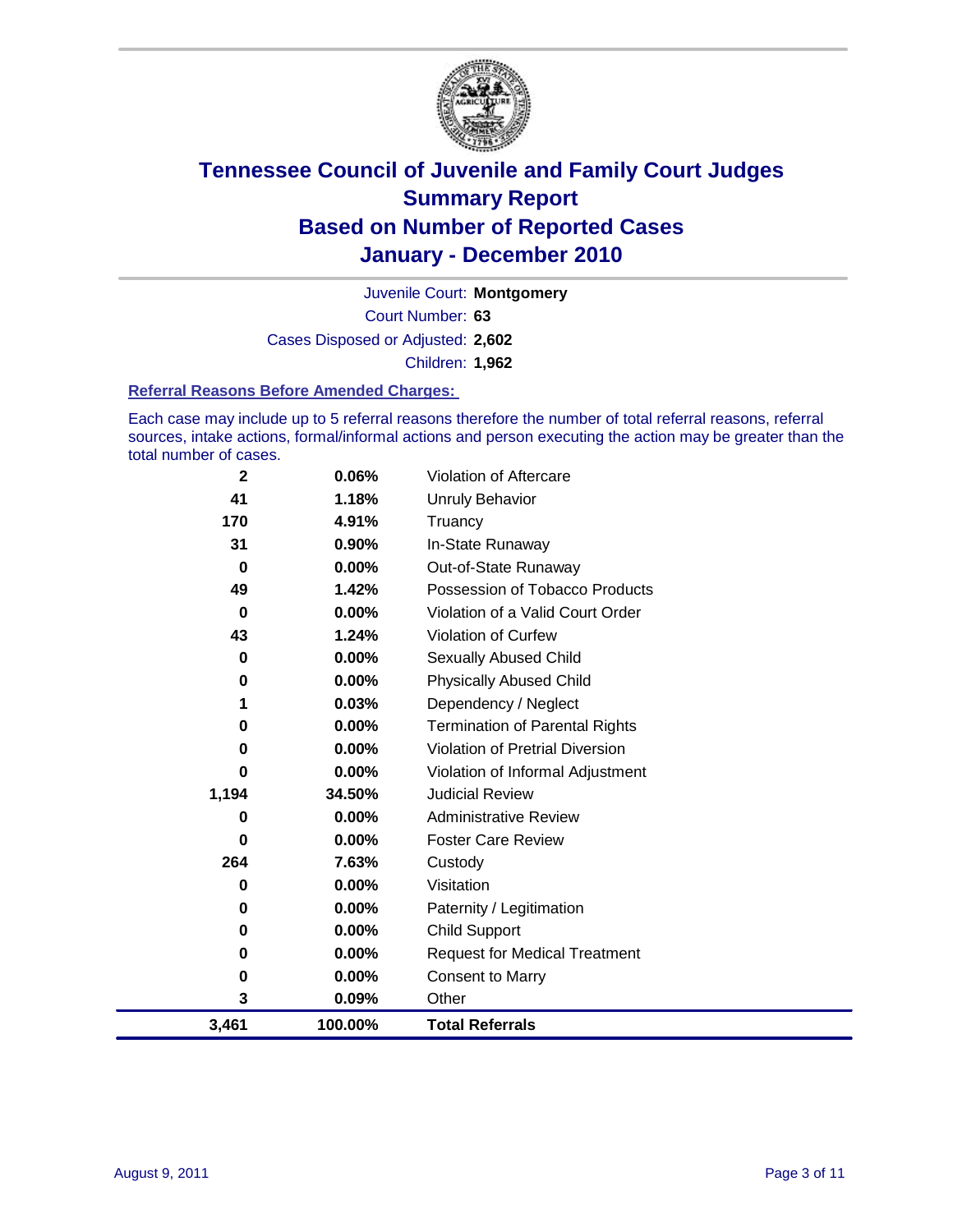

| Juvenile Court: Montgomery        |                 |                                   |  |  |  |
|-----------------------------------|-----------------|-----------------------------------|--|--|--|
| Court Number: 63                  |                 |                                   |  |  |  |
| Cases Disposed or Adjusted: 2,602 |                 |                                   |  |  |  |
|                                   | Children: 1,962 |                                   |  |  |  |
| <b>Referral Sources: 1</b>        |                 |                                   |  |  |  |
| 1,668                             | 48.19%          | Law Enforcement                   |  |  |  |
| 186                               | 5.37%           | Parents                           |  |  |  |
| 128                               | 3.70%           | <b>Relatives</b>                  |  |  |  |
| $\mathbf 0$                       | 0.00%           | Self                              |  |  |  |
| 172                               | 4.97%           | School                            |  |  |  |
| 1                                 | 0.03%           | <b>CSA</b>                        |  |  |  |
| 21                                | 0.61%           | <b>DCS</b>                        |  |  |  |
| 0                                 | 0.00%           | Other State Department            |  |  |  |
| $\bf{0}$                          | 0.00%           | <b>District Attorney's Office</b> |  |  |  |
| 1,235                             | 35.68%          | <b>Court Staff</b>                |  |  |  |
| $\mathbf{2}$                      | 0.06%           | Social Agency                     |  |  |  |
| 5                                 | 0.14%           | <b>Other Court</b>                |  |  |  |
| 31                                | 0.90%           | Victim                            |  |  |  |
| 0                                 | 0.00%           | Child & Parent                    |  |  |  |
| $\bf{0}$                          | 0.00%           | Hospital                          |  |  |  |
| 1                                 | 0.03%           | Unknown                           |  |  |  |
| 11                                | 0.32%           | Other                             |  |  |  |
| 3,461                             | 100.00%         | <b>Total Referral Sources</b>     |  |  |  |
|                                   |                 |                                   |  |  |  |

### **Age of Child at Referral: 2**

| 1,962 | 100.00%           | <b>Total Child Count</b> |
|-------|-------------------|--------------------------|
|       | 0.00%<br>$\bf{0}$ | <b>Unknown</b>           |
|       | 0.15%<br>3        | Ages 19 and Over         |
| 686   | 34.96%            | Ages 17 through 18       |
| 683   | 34.81%            | Ages 15 through 16       |
| 270   | 13.76%            | Ages 13 through 14       |
| 114   | 5.81%             | Ages 11 through 12       |
| 206   | 10.50%            | Ages 10 and Under        |
|       |                   |                          |

<sup>1</sup> If different than number of Referral Reasons (3461), verify accuracy of your court's data.

<sup>2</sup> One child could be counted in multiple categories, verify accuracy of your court's data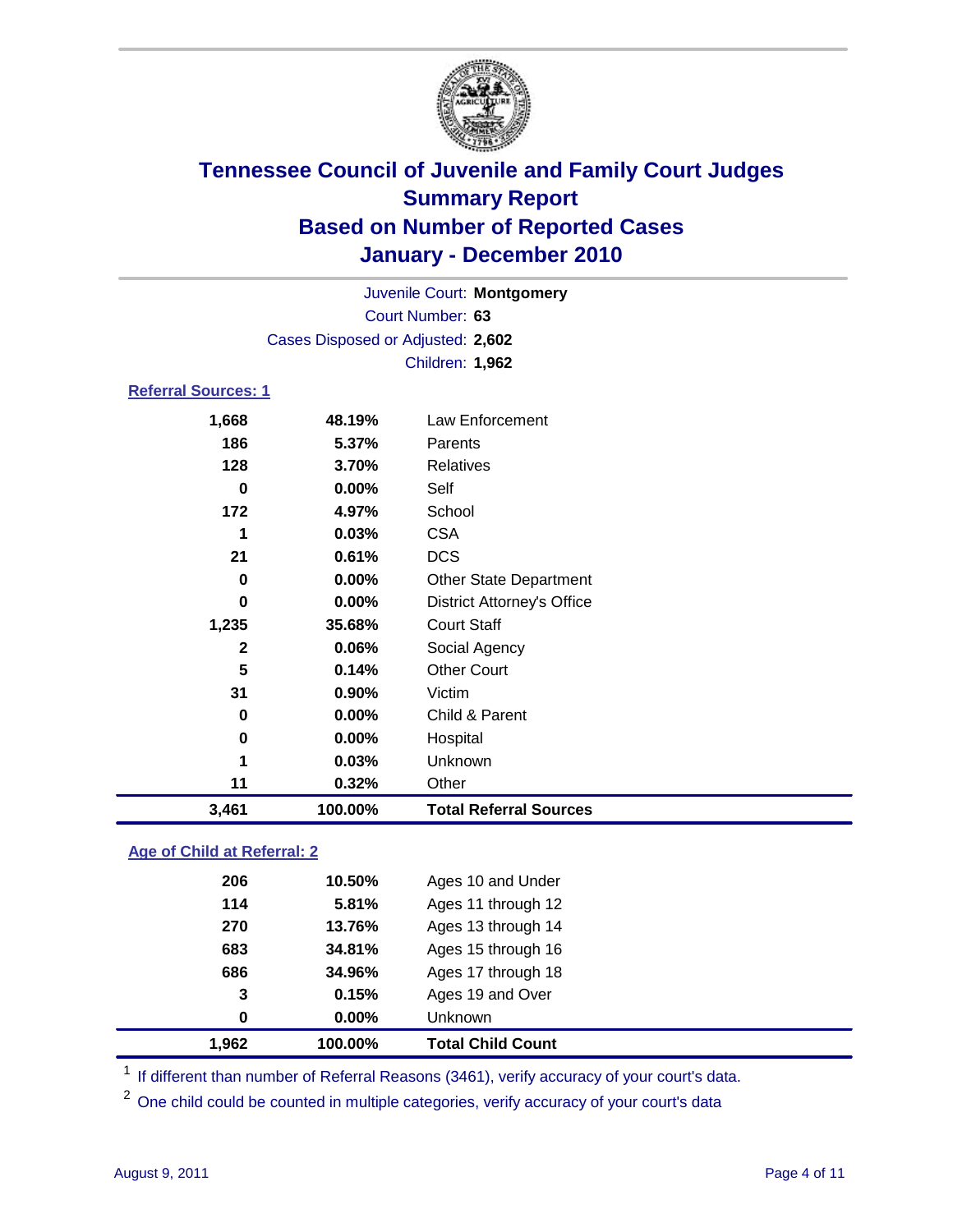

| Juvenile Court: Montgomery              |                                   |                          |  |  |
|-----------------------------------------|-----------------------------------|--------------------------|--|--|
| Court Number: 63                        |                                   |                          |  |  |
|                                         | Cases Disposed or Adjusted: 2,602 |                          |  |  |
|                                         | Children: 1,962                   |                          |  |  |
| Sex of Child: 1                         |                                   |                          |  |  |
| 1,102                                   | 56.17%                            | Male                     |  |  |
| 856                                     | 43.63%                            | Female                   |  |  |
| 4                                       | 0.20%                             | Unknown                  |  |  |
| 1,962                                   | 100.00%                           | <b>Total Child Count</b> |  |  |
| Race of Child: 1                        |                                   |                          |  |  |
| 1,142                                   | 58.21%                            | White                    |  |  |
| 604                                     | 30.78%                            | African American         |  |  |
| $6\phantom{1}6$                         | 0.31%                             | Native American          |  |  |
| 12                                      | 0.61%                             | Asian                    |  |  |
| 153                                     | 7.80%                             | Mixed                    |  |  |
| 45                                      | 2.29%                             | Unknown                  |  |  |
| 1,962                                   | 100.00%                           | <b>Total Child Count</b> |  |  |
| <b>Hispanic Origin: 1</b>               |                                   |                          |  |  |
| 105                                     | 5.35%                             | Yes                      |  |  |
| 1,821                                   | 92.81%                            | <b>No</b>                |  |  |
| 36                                      | 1.83%                             | Unknown                  |  |  |
| 1,962                                   | 100.00%                           | <b>Total Child Count</b> |  |  |
| <b>School Enrollment of Children: 1</b> |                                   |                          |  |  |
| 1,788                                   | 91.13%                            | Yes                      |  |  |
| 108                                     | 5.50%                             | No                       |  |  |
| 66                                      | 3.36%                             | Unknown                  |  |  |
| 1,962                                   | 100.00%                           | <b>Total Child Count</b> |  |  |

<sup>1</sup> One child could be counted in multiple categories, verify accuracy of your court's data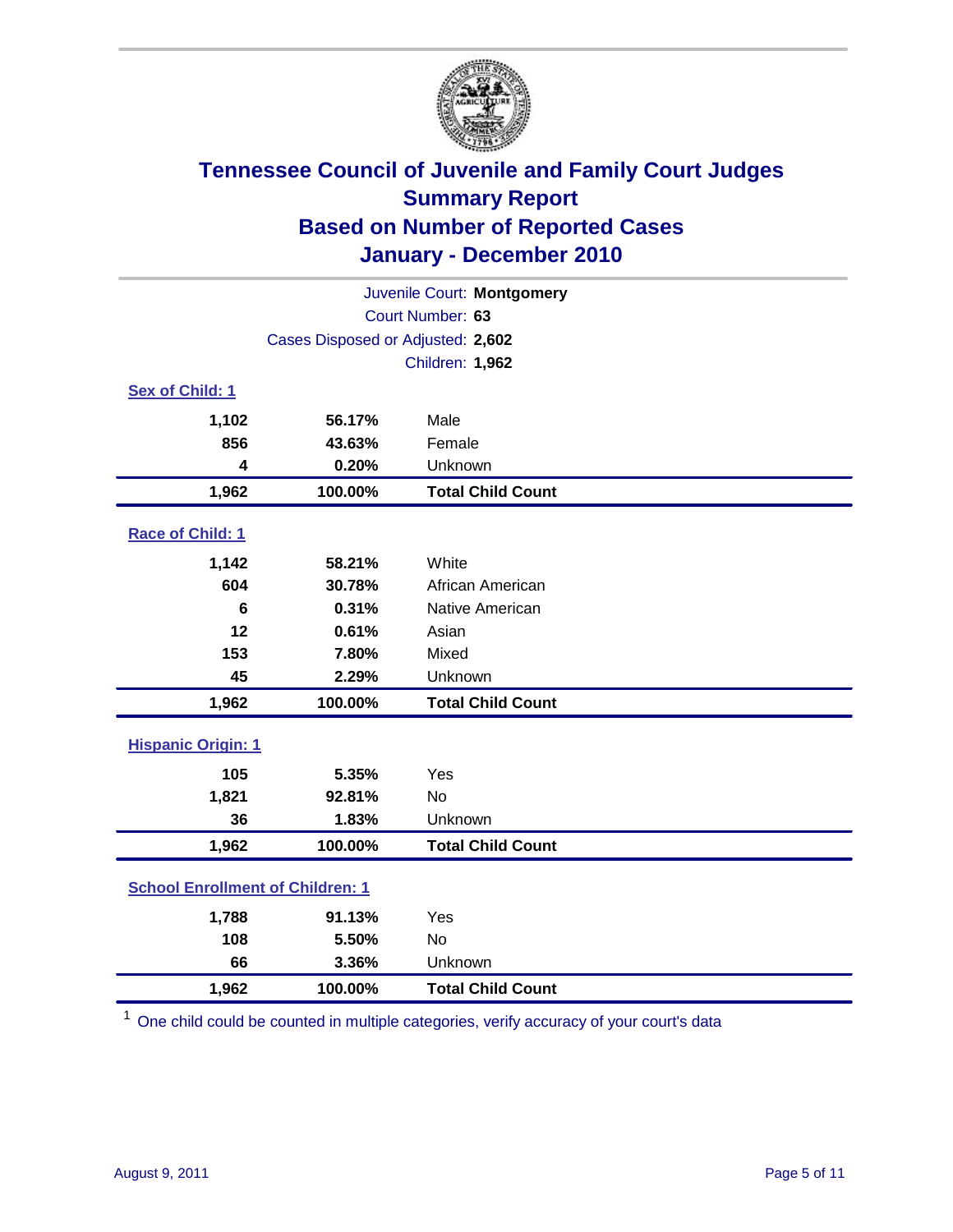

Court Number: **63** Juvenile Court: **Montgomery** Cases Disposed or Adjusted: **2,602** Children: **1,962**

### **Living Arrangement of Child at Time of Referral: 1**

| 1,962 | 100.00%  | <b>Total Child Count</b>     |
|-------|----------|------------------------------|
| 17    | $0.87\%$ | Other                        |
| 8     | 0.41%    | <b>Unknown</b>               |
| 0     | $0.00\%$ | Independent                  |
| 1     | 0.05%    | In an Institution            |
| 0     | $0.00\%$ | In a Residential Center      |
| 5     | 0.25%    | In a Group Home              |
| 18    | 0.92%    | With Foster Family           |
| 5     | 0.25%    | With Adoptive Parents        |
| 204   | 10.40%   | <b>With Relatives</b>        |
| 163   | 8.31%    | With Father                  |
| 697   | 35.52%   | <b>With Mother</b>           |
| 216   | 11.01%   | With Mother and Stepfather   |
| 54    | 2.75%    | With Father and Stepmother   |
| 574   | 29.26%   | With Both Biological Parents |
|       |          |                              |

#### **Type of Detention: 2**

| 2,602        | 100.00%  | <b>Total Detention Count</b> |  |
|--------------|----------|------------------------------|--|
| 0            | 0.00%    | Other                        |  |
| 2,479        | 95.27%   | Does Not Apply               |  |
| $\mathbf{2}$ | 0.08%    | Unknown                      |  |
| 0            | 0.00%    | <b>Psychiatric Hospital</b>  |  |
| 0            | 0.00%    | Jail - No Separation         |  |
| 0            | $0.00\%$ | Jail - Partial Separation    |  |
| 0            | 0.00%    | Jail - Complete Separation   |  |
| 121          | 4.65%    | Juvenile Detention Facility  |  |
| 0            | $0.00\%$ | Non-Secure Placement         |  |
|              |          |                              |  |

<sup>1</sup> One child could be counted in multiple categories, verify accuracy of your court's data

<sup>2</sup> If different than number of Cases (2602) verify accuracy of your court's data.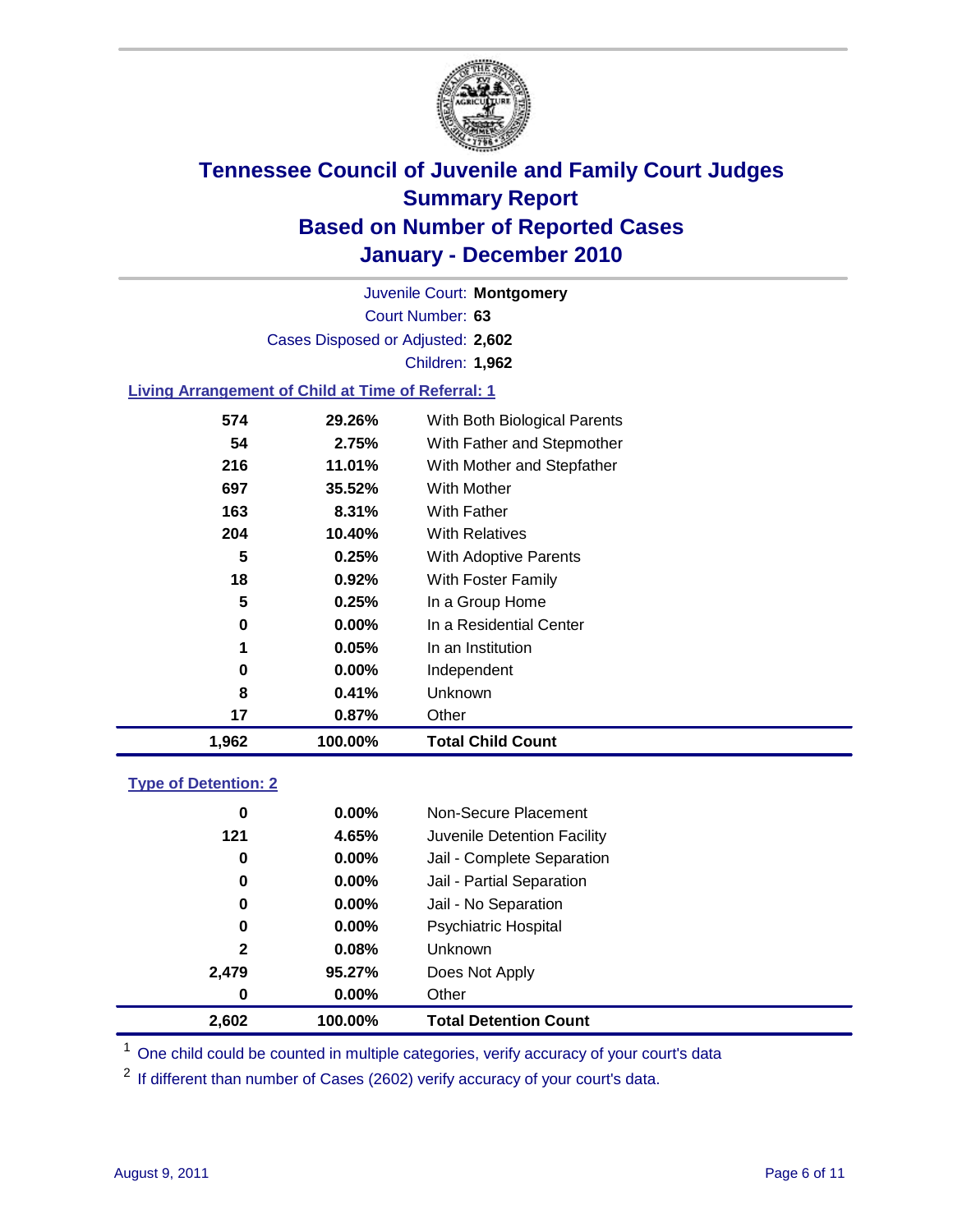

| Juvenile Court: Montgomery      |                                                    |                                      |  |  |  |
|---------------------------------|----------------------------------------------------|--------------------------------------|--|--|--|
|                                 | Court Number: 63                                   |                                      |  |  |  |
|                                 | Cases Disposed or Adjusted: 2,602                  |                                      |  |  |  |
|                                 | Children: 1,962                                    |                                      |  |  |  |
|                                 | <b>Placement After Secure Detention Hearing: 1</b> |                                      |  |  |  |
| 71                              | 2.73%                                              | Returned to Prior Living Arrangement |  |  |  |
| 47                              | 1.81%                                              | Juvenile Detention Facility          |  |  |  |
| $\mathbf{2}$                    | 0.08%                                              | Jail                                 |  |  |  |
| 1                               | 0.04%                                              | Shelter / Group Home                 |  |  |  |
| 1                               | 0.04%                                              | <b>Foster Family Home</b>            |  |  |  |
| $\bf{0}$                        | 0.00%                                              | <b>Psychiatric Hospital</b>          |  |  |  |
|                                 | 0.04%                                              | Unknown                              |  |  |  |
| 2,477                           | 95.20%                                             | Does Not Apply                       |  |  |  |
| 2                               | 0.08%                                              | Other                                |  |  |  |
| 2,602                           | 100.00%                                            | <b>Total Placement Count</b>         |  |  |  |
|                                 |                                                    |                                      |  |  |  |
|                                 |                                                    |                                      |  |  |  |
| <b>Intake Actions: 2</b><br>889 | 25.69%                                             | <b>Petition Filed</b>                |  |  |  |
| 0                               | 0.00%                                              | <b>Motion Filed</b>                  |  |  |  |
| 1,376                           | 39.76%                                             | <b>Citation Processed</b>            |  |  |  |
| 0                               | 0.00%                                              | Notification of Paternity Processed  |  |  |  |
| 1,195                           | 34.53%                                             | Scheduling of Judicial Review        |  |  |  |
| $\bf{0}$                        | 0.00%                                              | Scheduling of Administrative Review  |  |  |  |
| 0                               | 0.00%                                              | Scheduling of Foster Care Review     |  |  |  |
| $\bf{0}$                        | 0.00%                                              | Unknown                              |  |  |  |
| 0                               | 0.00%                                              | Does Not Apply                       |  |  |  |
| 1                               | 0.03%                                              | Other                                |  |  |  |

<sup>1</sup> If different than number of Cases (2602) verify accuracy of your court's data.

<sup>2</sup> If different than number of Referral Reasons (3461), verify accuracy of your court's data.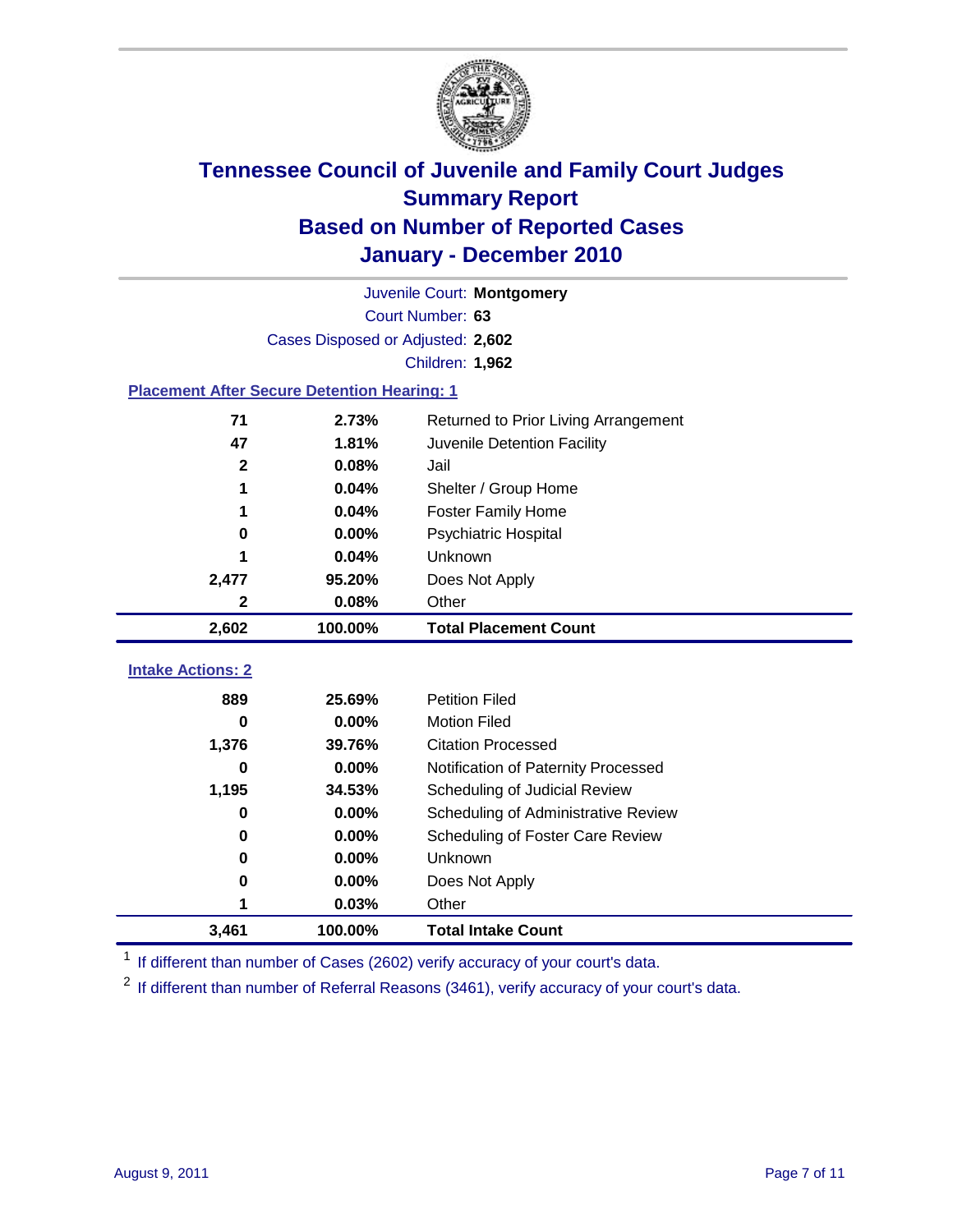

Court Number: **63** Juvenile Court: **Montgomery** Cases Disposed or Adjusted: **2,602** Children: **1,962**

### **Last Grade Completed by Child: 1**

| 71                                      | 3.62%   | Too Young for School         |  |
|-----------------------------------------|---------|------------------------------|--|
| 11                                      | 0.56%   | Preschool                    |  |
| 23                                      | 1.17%   | Kindergarten                 |  |
| 19                                      | 0.97%   | 1st Grade                    |  |
| 17                                      | 0.87%   | 2nd Grade                    |  |
| 24                                      | 1.22%   | 3rd Grade                    |  |
| 25                                      | 1.27%   | 4th Grade                    |  |
| 55                                      | 2.80%   | 5th Grade                    |  |
| 94                                      | 4.79%   | 6th Grade                    |  |
| 129                                     | 6.57%   | 7th Grade                    |  |
| 179                                     | 9.12%   | 8th Grade                    |  |
| 242                                     | 12.33%  | 9th Grade                    |  |
| 357                                     | 18.20%  | 10th Grade                   |  |
| 304                                     | 15.49%  | 11th Grade                   |  |
| 59                                      | 3.01%   | 12th Grade                   |  |
| 0                                       | 0.00%   | Non-Graded Special Ed        |  |
| 0                                       | 0.00%   | <b>GED</b>                   |  |
| 0                                       | 0.00%   | Graduated                    |  |
| $\bf{0}$                                | 0.00%   | <b>Never Attended School</b> |  |
| 353                                     | 17.99%  | Unknown                      |  |
| $\bf{0}$                                | 0.00%   | Other                        |  |
| 1,962                                   | 100.00% | <b>Total Child Count</b>     |  |
| <b>Enrolled in Special Education: 1</b> |         |                              |  |

| 1,962                              | 100.00% | <b>Total Child Count</b> |  |  |
|------------------------------------|---------|--------------------------|--|--|
| 14                                 | 0.71%   | Unknown                  |  |  |
| 1,933                              | 98.52%  | No.                      |  |  |
| 15                                 | 0.76%   | Yes                      |  |  |
| __________________________________ |         |                          |  |  |

One child could be counted in multiple categories, verify accuracy of your court's data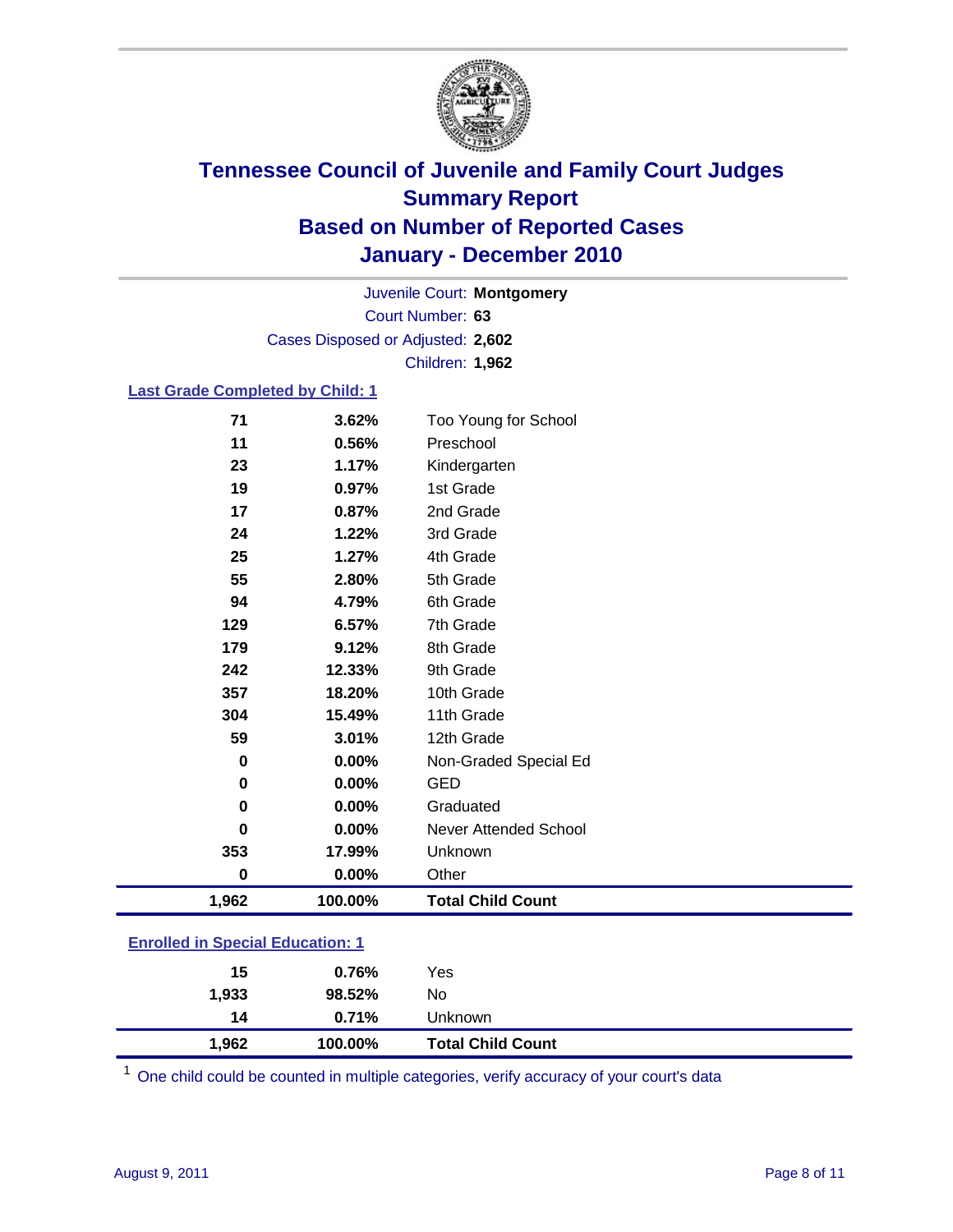

| Juvenile Court: Montgomery   |                                   |                           |  |  |  |
|------------------------------|-----------------------------------|---------------------------|--|--|--|
|                              | Court Number: 63                  |                           |  |  |  |
|                              | Cases Disposed or Adjusted: 2,602 |                           |  |  |  |
|                              | <b>Children: 1,962</b>            |                           |  |  |  |
| <b>Action Executed By: 1</b> |                                   |                           |  |  |  |
| 2,370                        | 68.48%                            | Judge                     |  |  |  |
| 736                          | 21.27%                            | Magistrate                |  |  |  |
| 355                          | 10.26%                            | <b>YSO</b>                |  |  |  |
| 0                            | $0.00\%$                          | Other                     |  |  |  |
| 0                            | 0.00%                             | Unknown                   |  |  |  |
| 3,461                        | 100.00%                           | <b>Total Action Count</b> |  |  |  |

### **Formal / Informal Actions: 1**

| 3,461 | 100.00%  | <b>Total Action Count</b>                        |
|-------|----------|--------------------------------------------------|
| 0     | $0.00\%$ | <b>Unknown</b>                                   |
| 108   | 3.12%    | Other                                            |
| 975   | 28.17%   | Case Held Open                                   |
| 752   | 21.73%   | <b>Review Concluded</b>                          |
| 264   | 7.63%    | <b>Special Proceeding</b>                        |
| 0     | $0.00\%$ | Charges Cleared by Transfer to Adult Court       |
| 6     | 0.17%    | <b>Transfer to Adult Court Hearing</b>           |
| 187   | 5.40%    | <b>Pretrial Diversion</b>                        |
| 563   | 16.27%   | Informal Adjustment                              |
| 0     | $0.00\%$ | <b>Complaint Substantiated Mentally III</b>      |
| 0     | $0.00\%$ | <b>Complaint Substantiated Abused</b>            |
| 0     | $0.00\%$ | <b>Complaint Substantiated Dependent/Neglect</b> |
| 34    | 0.98%    | <b>Complaint Substantiated Status Offender</b>   |
| 179   | 5.17%    | <b>Complaint Substantiated Delinquent</b>        |
| 12    | 0.35%    | Retired / Nolle Prosequi                         |
| 381   | 11.01%   | Dismissed                                        |

<sup>1</sup> If different than number of Referral Reasons (3461), verify accuracy of your court's data.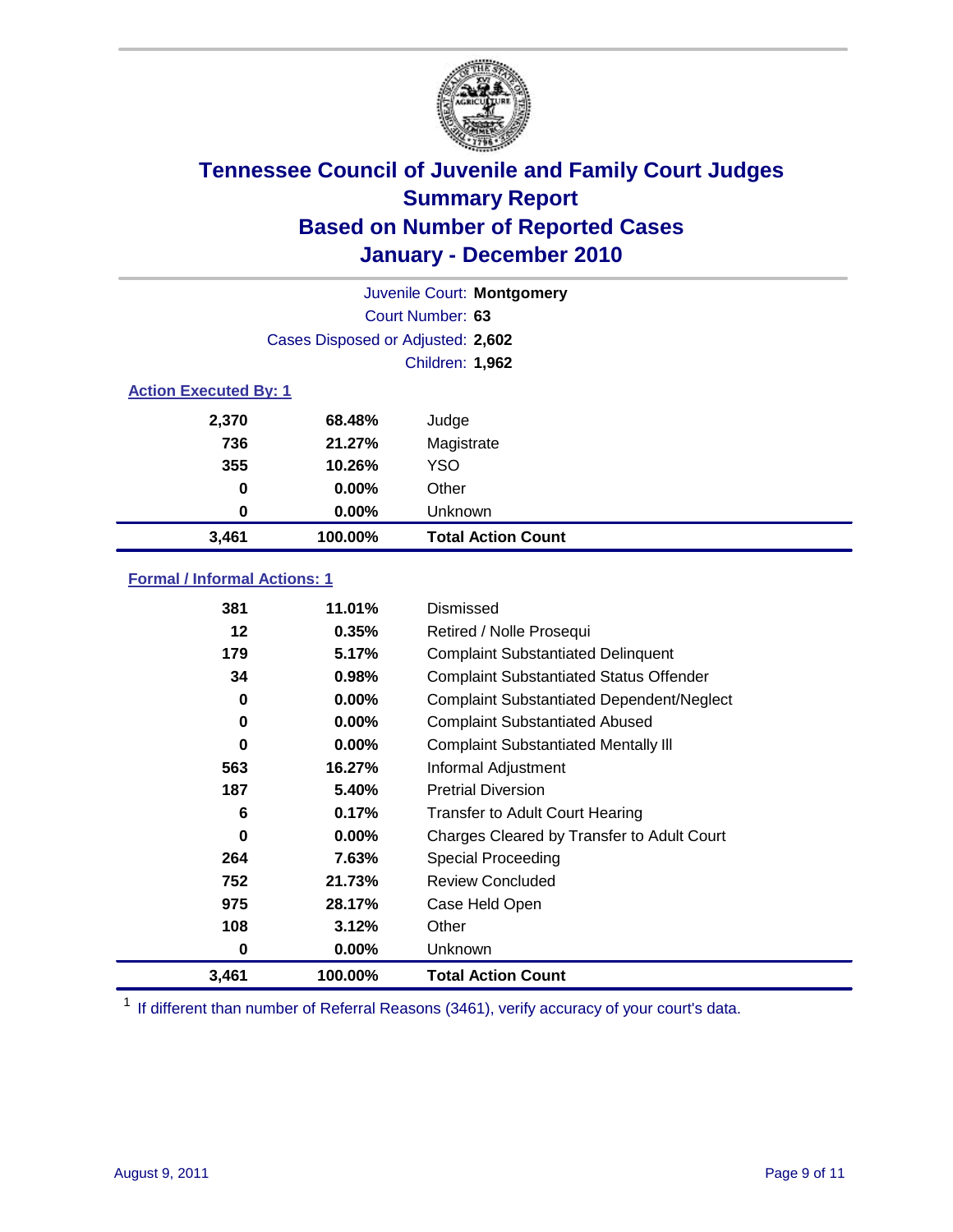

|                                                                                |                                   | Juvenile Court: Montgomery                           |  |
|--------------------------------------------------------------------------------|-----------------------------------|------------------------------------------------------|--|
|                                                                                |                                   | Court Number: 63                                     |  |
|                                                                                | Cases Disposed or Adjusted: 2,602 |                                                      |  |
|                                                                                |                                   | Children: 1,962                                      |  |
| <b>Case Outcomes:</b><br>There can be multiple outcomes for one child or case. |                                   |                                                      |  |
| 711                                                                            | 13.91%                            | <b>Case Dismissed</b>                                |  |
| 72                                                                             | 1.41%                             | Case Retired or Nolle Prosequi                       |  |
| 703                                                                            | 13.75%                            | Warned / Counseled                                   |  |
| 792                                                                            | 15.49%                            | <b>Held Open For Review</b>                          |  |
| 114                                                                            | 2.23%                             | Supervision / Probation to Juvenile Court            |  |
| 85                                                                             | 1.66%                             | <b>Probation to Parents</b>                          |  |
| 44                                                                             | 0.86%                             | Referral to Another Entity for Supervision / Service |  |
| 59                                                                             | 1.15%                             | Referred for Mental Health Counseling                |  |
| 18                                                                             | 0.35%                             | Referred for Alcohol and Drug Counseling             |  |
| 10                                                                             | 0.20%                             | <b>Referred to Alternative School</b>                |  |
| 0                                                                              | 0.00%                             | Referred to Private Child Agency                     |  |
| 287                                                                            | 5.61%                             | Referred to Defensive Driving School                 |  |
| 20                                                                             | 0.39%                             | Referred to Alcohol Safety School                    |  |
| 293                                                                            | 5.73%                             | Referred to Juvenile Court Education-Based Program   |  |
| 47                                                                             | 0.92%                             | Driver's License Held Informally                     |  |
| 4                                                                              | 0.08%                             | <b>Voluntary Placement with DMHMR</b>                |  |
| 0                                                                              | 0.00%                             | <b>Private Mental Health Placement</b>               |  |
| 0                                                                              | 0.00%                             | <b>Private MR Placement</b>                          |  |
| 1                                                                              | 0.02%                             | Placement with City/County Agency/Facility           |  |
| 1                                                                              | 0.02%                             | Placement with Relative / Other Individual           |  |
| 88                                                                             | 1.72%                             | Fine                                                 |  |
| 152                                                                            | 2.97%                             | <b>Public Service</b>                                |  |
| 50                                                                             | 0.98%                             | Restitution                                          |  |
| 0                                                                              | 0.00%                             | <b>Runaway Returned</b>                              |  |
| 82                                                                             | 1.60%                             | No Contact Order                                     |  |
| 13                                                                             | 0.25%                             | Injunction Other than No Contact Order               |  |
| 70                                                                             | 1.37%                             | <b>House Arrest</b>                                  |  |
| 0                                                                              | 0.00%                             | <b>Court Defined Curfew</b>                          |  |
| 0                                                                              | 0.00%                             | Dismissed from Informal Adjustment                   |  |
| 0                                                                              | 0.00%                             | <b>Dismissed from Pretrial Diversion</b>             |  |
| 28                                                                             | 0.55%                             | <b>Released from Probation</b>                       |  |
| 5                                                                              | 0.10%                             | <b>Transferred to Adult Court</b>                    |  |
| 1                                                                              | 0.02%                             | <b>DMHMR Involuntary Commitment</b>                  |  |